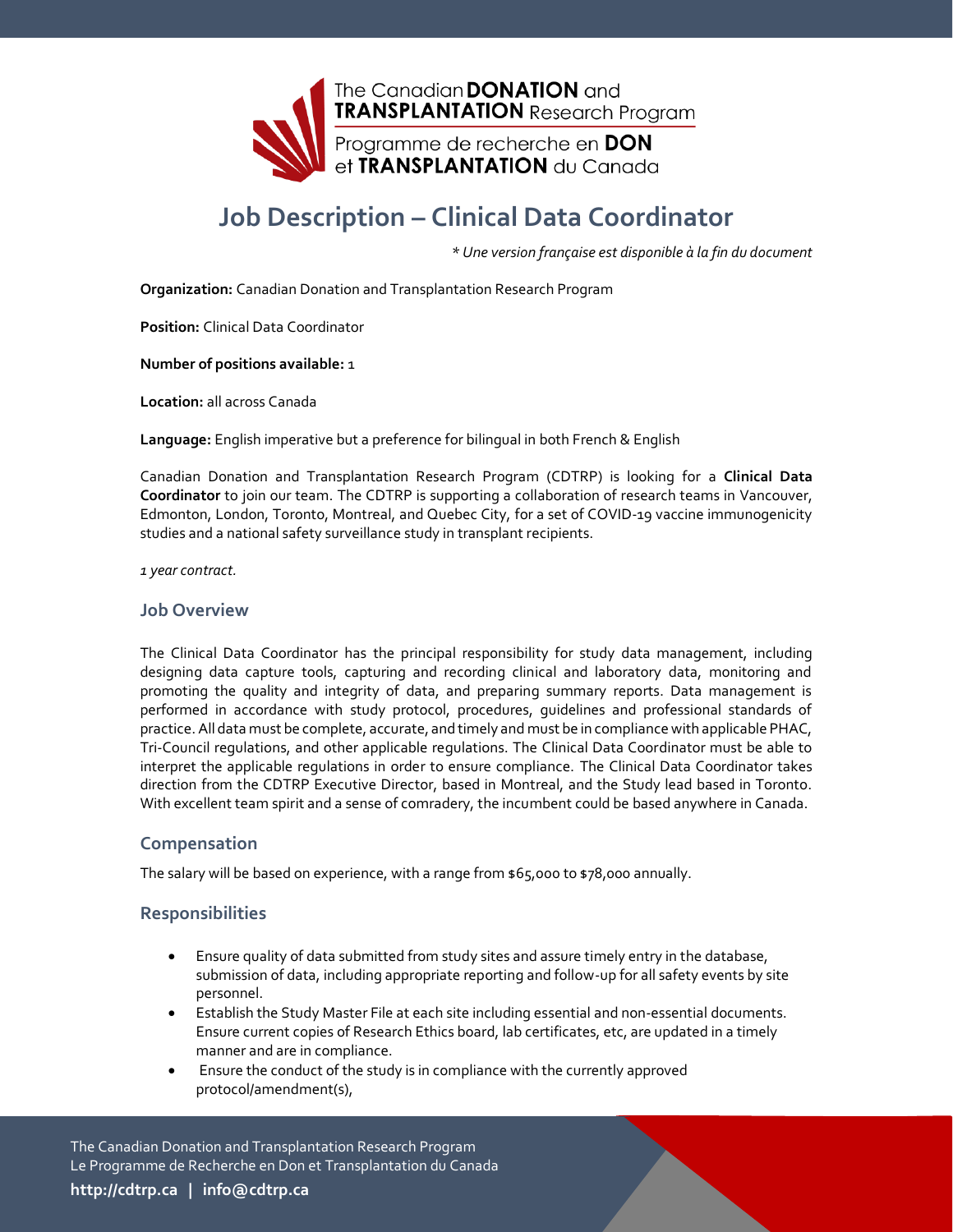

- Ensure reported data are accurate, complete, and verifiable from source documents. Resolve any discrepancies using a traceable query process.
- Document study progress to ensure completeness of documentation and data collection in adherence with the project timelines.
- Ensure collected clinical data is entered in the database in a timely manner, and extract data as required for analysis and reporting purposes.
- Provide support to Clinical Management Team.
- Conduct training for colleagues or study team as requested
- Coordinate and interact with CDTRP leadership, management team, partners and stakeholders in relation to all elements to achieve Study objectives
- Manage and report on budget items
- Organize, compile and consolidate Study progress reports and statements of work with input from study leads
- Develop recommendations and action plans to resolve issues affecting or likely to affect the successful execution of the Study's objectives, in collaboration with ED and Study lead
- Determine action plans and ensure follow-up with various parties
- Participate on CDTRP committees as required (e.g. management/executive calls)
- Support Knowledge mobilization strategy of the study
- Fulfill other duties as required

#### **Requirements**

- Organizational Skills
	- o The candidate must excel at coordination and organization. Must be able to handle multiple sub projects and prioritize accordingly.
	- o The candidate must be computer literate
- Teamwork Skills
	- o The candidate must have exceptional interpersonal skills and demonstrate flexible and adaptable communication capabilities. Must be able to effectively collaborate with team members, academic researchers, and community members in a fast-paced, people-oriented environment.
- Communication Skills
	- o The candidate must have excellent communication skills; written and oral English and French preferred. Other languages would be nice to have.
- Analytical Skills
	- o The candidate must have excellent analytical skills with high-level attention to detail and commitment to accuracy and depth.
- Autonomy / Problem Solving
	- o The candidate must work independently yet excel at interacting with various people in a virtual environment.
	- $\circ$  The candidate must have the ability to use their judgement to identify when issues should be escalated or not, and bring them forward in a timely manner.
	- $\circ$  The candidate must demonstrate adaptability in situations involving changes and an ability to evaluate and properly adapt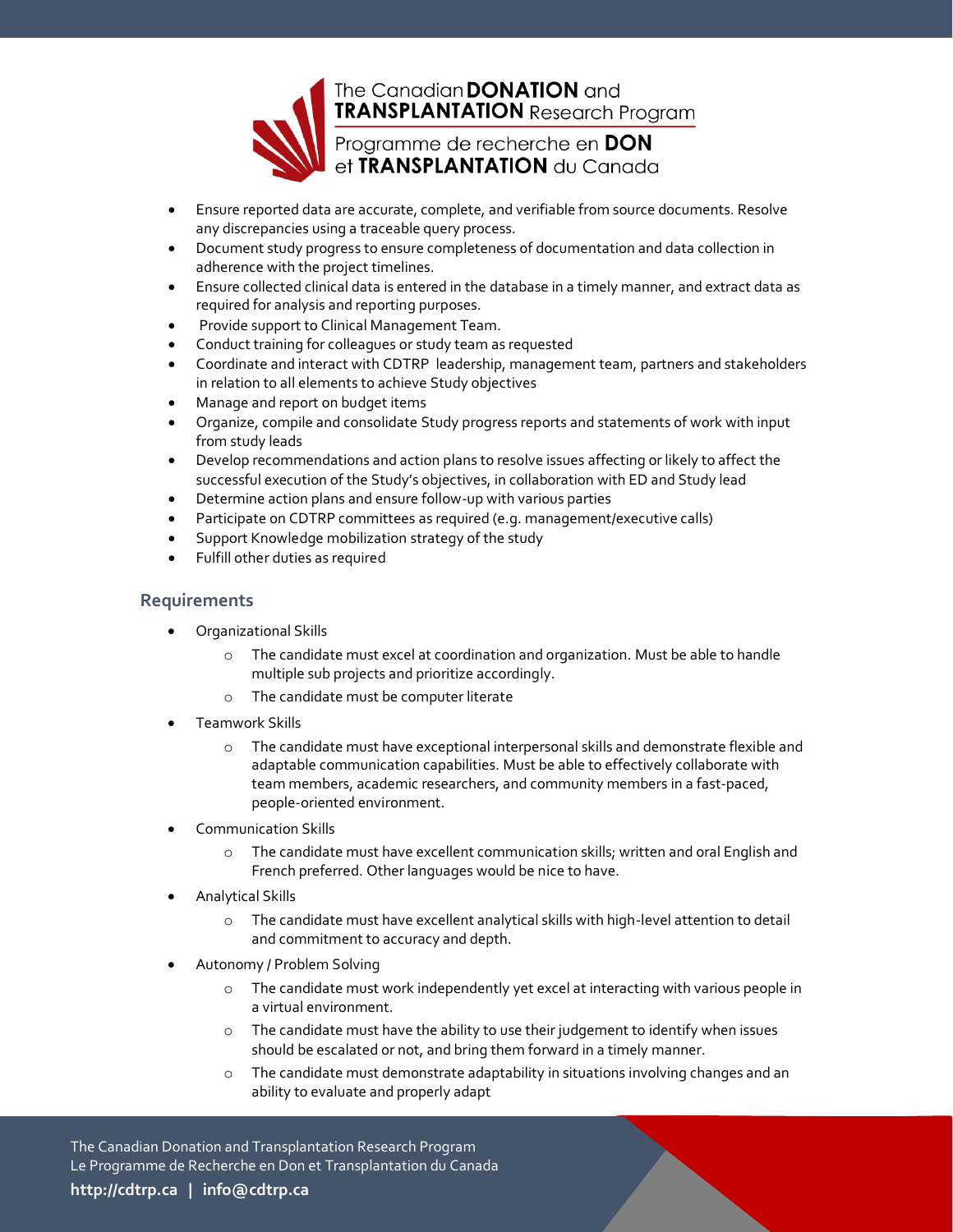

- Travel and workspace
	- o May be required to travel to attend national research meetings
	- o This is a remote position: The candidate can work from any city across Canada.

## **Education and experience**

- Bachelor's Degree in analytical or medical sciences such as biology, chemistry/pharmacy or physics. Other areas of expertise may also be considered.
- Minimum experience of 2 years in clinical research
- Experience using statistical analysis and data management software
- Data management and analysis experience

## **Equity, diversity and inclusion**

The CDTRP seeks to increase equity, diversity and inclusion in all of its activities, including research, education and career development, patient, family and donor partnerships, and network management. We value diverse and non-traditional career paths and perspectives, and value skills such as resilience, collaboration, and relationship-building. We welcome applications from members of racialized minorities, Indigenous peoples, persons with disabilities, persons of minority sexual orientations and gender identities, and others with the skills and knowledge to productively engage with diverse communities.

## **To apply:**

Please submit your resumé and cover letter, including a short description of your experience in increasing equity, diversity and inclusion or supporting a diverse community, to: **[info@cdtrp.ca.](mailto:info@cdtrp.ca) The deadline for the application is May 21st, 2021.**

For more information on our Network please visi[t https://cdtrp.ca.](https://cdtrp.ca/)

*\* We thank all applicants for your submissions; however, only candidates selected for an interview will be contacted.*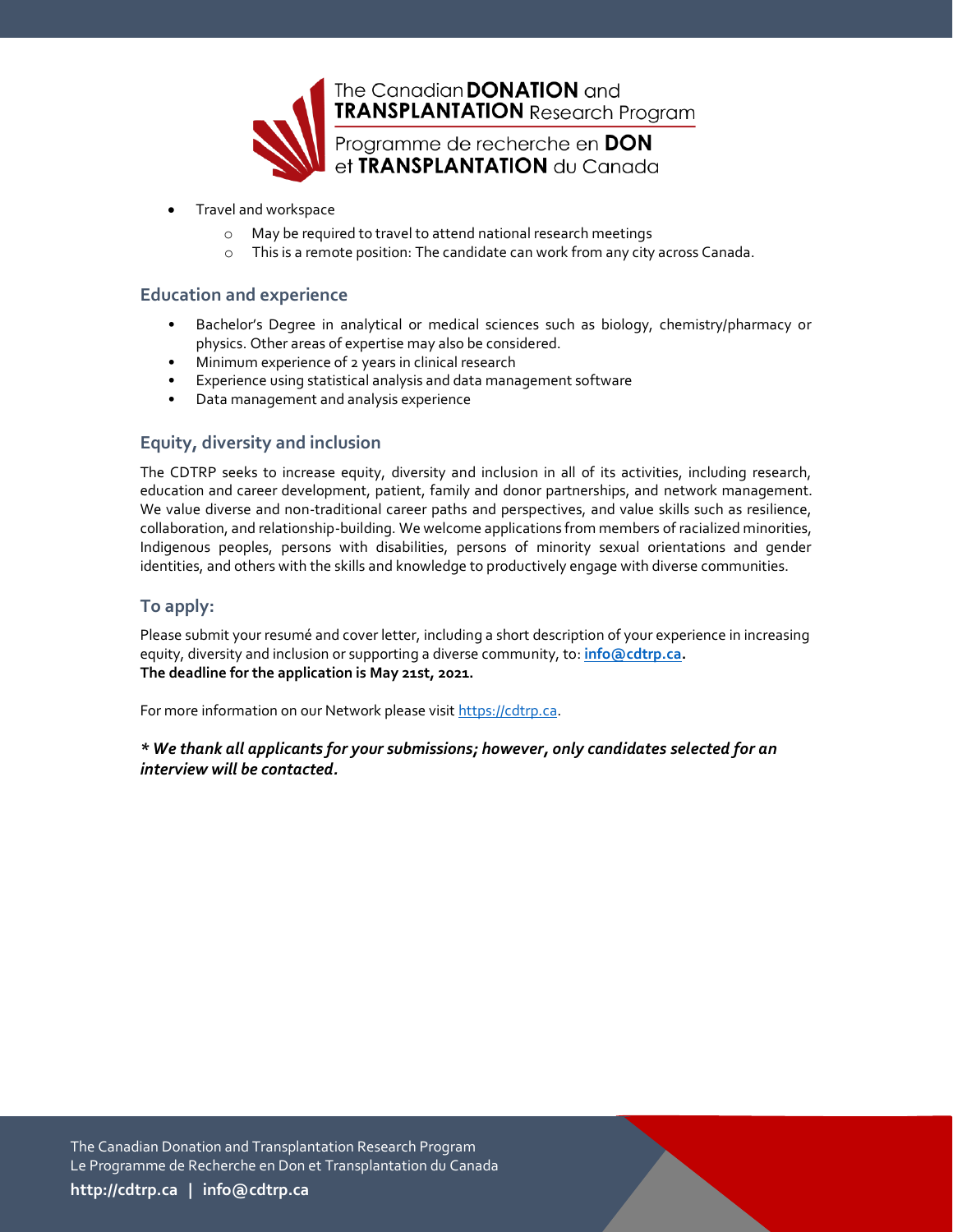

## **Description du poste – Coordonnateur.trice de données cliniques**

**Organisation :** Programme de Recherche en Don et Transplantation du Canada (PRDTC)

**Poste :** Coordonnateur.trice de données cliniques

**Nombre de postes disponibles** : 1

**Lieu :** partout au Canada

**Langue** : Anglais impératif mais une préférence pour le bilinguisme en français et en anglais.

Le Programme de Recherche en Don et Transplantation du Canada (PRDTC) est à la recherche d'un.e **coordonnateur.trice de données cliniques** pour se joindre à son équipe. Le PRDTC soutient une initiative nationale qui a pour but d'étudier l'impact de la vaccination COVID-19 sur les patients transplantés.

*Contrat d'un an.*

#### **Aperçu du poste**

Le/La coordonnateur.trice de données cliniques a la responsabilité principale de la gestion des données de l'étude, y compris la conception des outils de saisie des données, la saisie et l'enregistrement des données cliniques et de laboratoire, le contrôle et la promotion de la qualité et de l'intégrité des données, et la préparation des rapports de synthèse. La gestion des données doit être effectuée conformément au protocole de l'étude, aux procédures, aux directives et aux normes de pratique professionnelle. Toutes les données doivent être complètes, exactes et opportunes et doivent être conformes aux règlements de l'ASPC, des trois Conseils et aux autres règlements applicables. Le coordonnateur des données cliniques doit être en mesure d'interpréter les règlements applicables afin d'assurer la conformité. Le coordonnateur des données cliniques reçoit des directives de la direction générale du PRDTC, basée à Montréal, et de la responsable de l'étude, basée à Toronto. Il s'agit d'un poste à distance : Le candidat peut travailler depuis n'importe quelle ville du Canada.

#### **Rémunération**

Le salaire sera basé sur l'expérience, avec une fourchette de 65 000 \$ à 78 000 \$ par an.

#### **Responsabilités**

- S'assurer de la qualité des données soumises par les sites d'étude et veiller à ce qu'elles soient saisies en temps voulu dans la base de données, à ce qu'elles soient soumises, et à ce que le personnel du site fasse un rapport et un suivi appropriés de tous les événements liés à la sécurité.
- Établir le fichier maître de l'étude sur chaque site, y compris les documents essentiels et non essentiels. S'assurer que les copies actuelles du comité d'éthique de la recherche, des certificats de laboratoire, etc. sont mises à jour en temps voulu et sont conformes.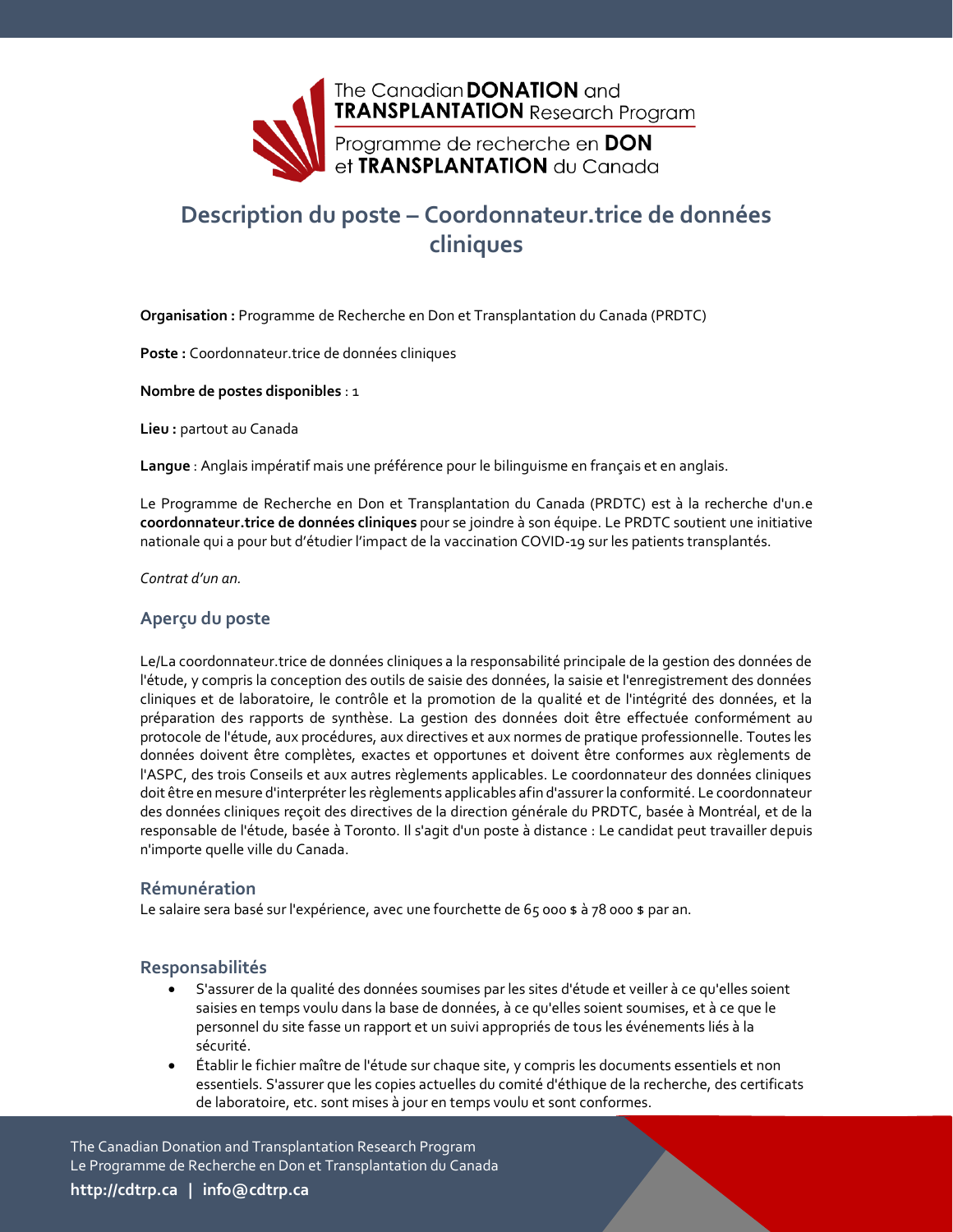

- S'assurer que la conduite de l'étude est conforme au protocole/amendement(s) actuellement approuvé,
- S'assurer que les données rapportées sont exactes, complètes et vérifiables à partir des documents sources. Résoudre toute divergence en utilisant un processus de requête traçable.
- Documenter l'avancement de l'étude afin de garantir l'exhaustivité de la documentation et de la collecte des données dans le respect des délais du projet.
- S'assurer que les données cliniques collectées sont saisies dans la base de données en temps voulu, et extraire les données nécessaires à l'analyse et à l'établissement de rapports.
- Fournir un soutien à l'équipe de gestion clinique.
- Organiser des formations pour les collègues ou l'équipe d'étude, sur demande.
- Coordonner et interagir avec la direction du PRDTC, l'équipe de gestion, les partenaires et les parties prenantes en ce qui concerne tous les éléments permettant d'atteindre les objectifs de l'étude.
- Gérer et rendre compte des postes budgétaires
- Organiser, compiler et consolider les rapports d'avancement de l'étude et les énoncés de travail avec la contribution des responsables de l'étude.
- Élaborer des recommandations et des plans d'action pour résoudre les problèmes affectant ou susceptibles d'affecter la bonne exécution des objectifs de l'étude, en collaboration avec le DE et le responsable de l'étude.
- Déterminer les plans d'action et assurer le suivi avec les différentes parties
- Participer aux comités du PRDTC selon les besoins (par exemple, les appels de la direction/exécutifs).
- Soutenir la stratégie de mobilisation des connaissances de l'étude
- S'acquitter d'autres tâches selon les besoins

## **Compétences recherchées**

- Compétences organisationnelles
	- o Le candidat doit exceller dans la coordination et l'organisation. Il doit être capable de gérer plusieurs sous-projets et d'établir des priorités en conséquence.
	- o Le candidat doit savoir utiliser un ordinateur.
- Aptitudes au travail d'équipe
	- o Le candidat doit avoir des compétences interpersonnelles exceptionnelles et faire preuve de souplesse et d'adaptabilité en matière de communication.
	- o Il doit être capable de collaborer efficacement avec les membres de l'équipe, les chercheurs universitaires et les membres de la communauté dans un environnement où le rythme est rapide et où les gens sont au centre des préoccupations.
- Compétences en communication
	- o Le candidat doit avoir d'excellentes aptitudes à la communication ; de préférence en anglais et en français, à l'écrit et à l'oral. D'autres langues seraient appréciées.
- Compétences analytiques
	- o Le candidat doit avoir d'excellentes compétences analytiques, un grand souci du détail et un engagement envers la précision et la profondeur.
- Autonomie / Résolution de problèmes
	- o Le candidat doit travailler de manière autonome tout en excellant dans l'interaction avec diverses personnes dans un environnement virtuel.